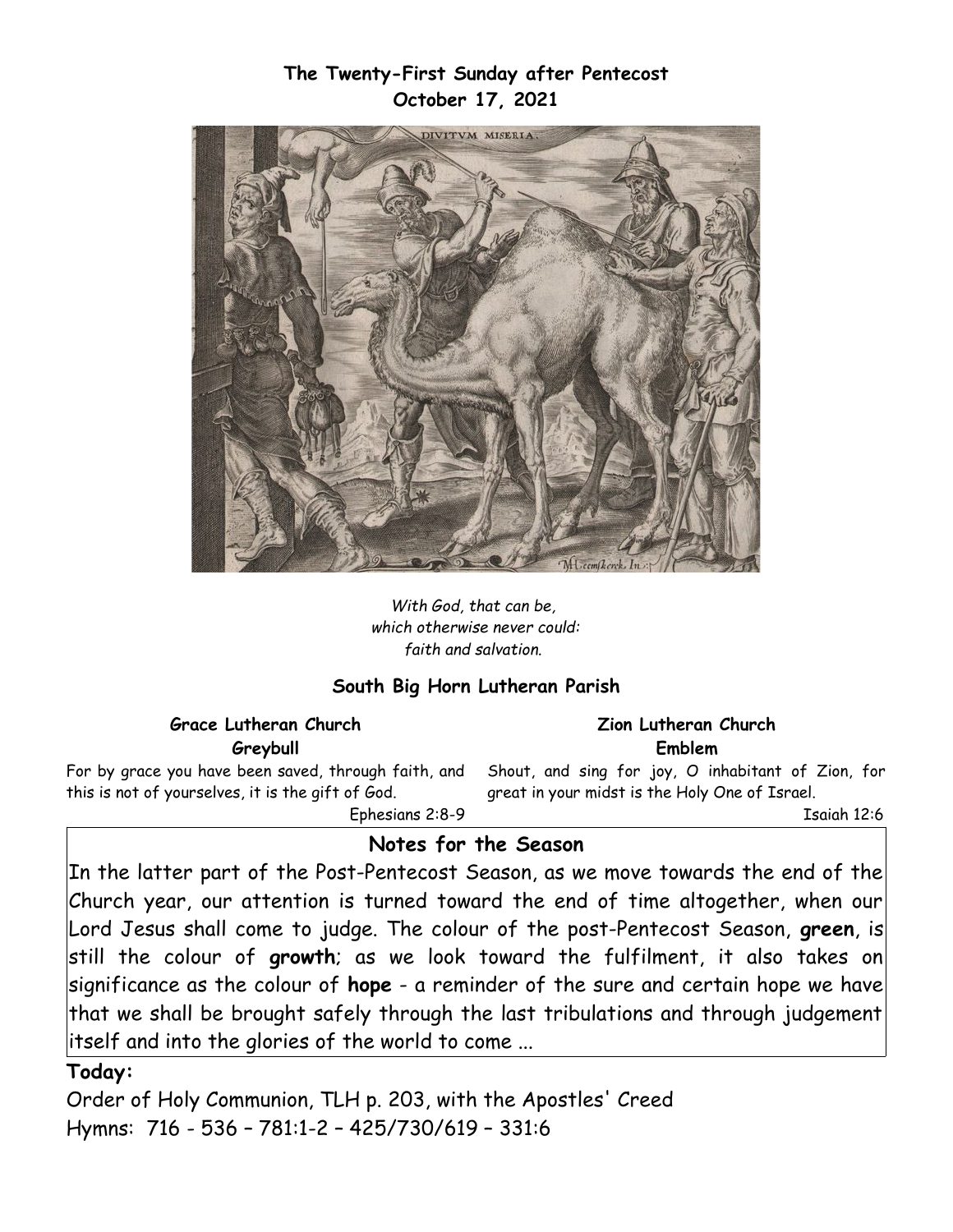# **About Holy Communion**

In the Sacrament we are made one with the risen Christ, and with each other. According to Holy Scripture, oneness in faith and confession is a precondition for such unity. As such, only Christians who share our faith and confession, and who therefore belong to congregations in the fellowship of the Lutheran Church-Missouri Synod, will commune in our church. **Visitors wishing to receive the sacrament** please speak with Pastor prior to the service. We ask that our guests be respectful of our faith. **We sincerely welcome our visitors**; we assure you that we uphold this practice *also* out of concern for *your* spiritual welfare, and that our Pastor would love to study Scripture with you and help you embrace the full counsel of God, so that we can celebrate the Sacrament in a manner pleasing to God and beneficial for us all.

### **Just so we do not forget:**

I believe that I cannot by my own reason or strength believe in Jesus Christ, my Lord, or come to Him; but the Holy Spirit has called me by the Gospel, enlightened me with His gift, sanctified and kept me in the true faith. In the same way He calls, gathers, enlightens, and sanctifies the whole Christian Church on earth and keeps it with Christ in the one true faith. In this Christian Church He daily and richly forgives all my sins and the sins of all believers. On the last day He will raise me and all the dead, and give eternal life to me, and to all believers in Christ. This is most certainly true.

*Of the Small Catechism*

**This is our faith** *– from the Confessions of our Church*

Lo, here you have the meaning of the true honour and worship of God, which pleases God, and which He commands under penalty of eternal wrath, namely, that the heart know no other comfort or confidence than in Him, and do not suffer itself to be torn from Him. *Of the Large Catechism*

**High quality cutlery and other food item**s as well as d**elicious Pastry Puffin pastries** are being sold as a fund raiser for our Youth Account. Look through a catalogue and place your order on the sheets provided by **Sunday, October 24**. Make cheques payable to *Grace Lutheran Youth*. What you order should be available to be given to you in early November – in good time before Thanksgiving and Christmas.

**Services of penitence and prayer** are held at Grace on Friday nights at 7 pm. in response to the Wuhan Virus and other current threats to the peace and freedom of the Church of Christ, and the well-being of people in the country and in the community.

**Saturday Evening Communion Worship** at Grace upon request. Please call the Parsonage by Friday evening if you wish to attend.